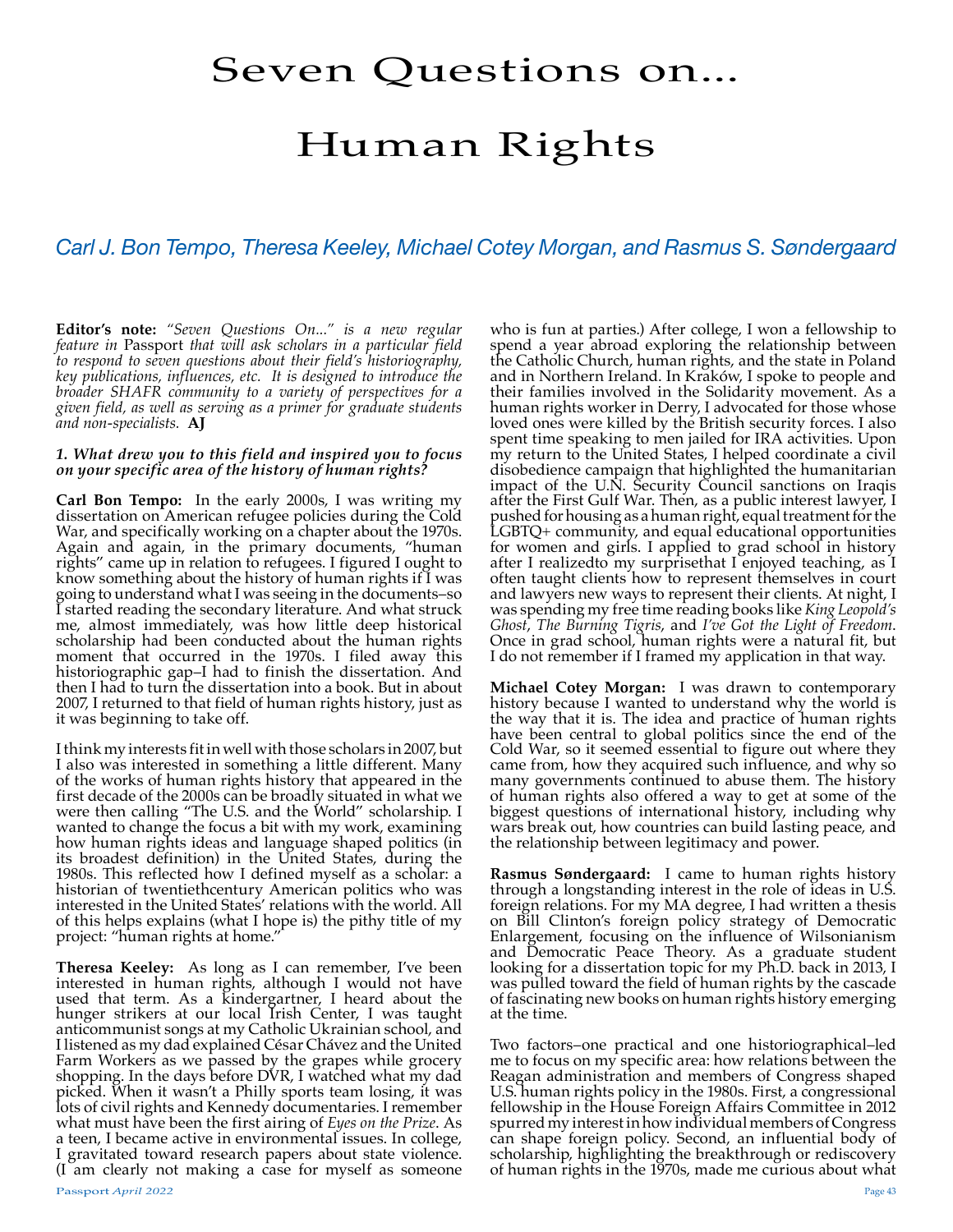happened to human rights as the Cold War flared up in the following decade before coming to a sudden end.

# *2. Which scholars do you see as having laid the groundwork for the study of the history of human rights?*

**CBT:** Maybe it is useful here to think in terms of generations. I tend to think of the founding generation of the current scholarship as including Paul Lauren's *The Evolution of International Human Rights: Visions Seen* (1998), Lynn Hunt's *Inventing Human Rights* (2007), and the seminal articles from the late Kenneth Cmiel in the *Journal of American History*  ("The Emergence of Human Rights Politics in the United States" from 1999) and the *American Historical Review* ("The Recent History of Human Right" from 2004). These works crafted and crystallized some important narratives about the history of human rights and displayed vividly how the field could sustain multiple approaches–and indicated some of the work still to be done.

The next generation appeared shortly thereafter, highlighted by three works: Elizabeth Borgwardt's *A New Deal for the World: America's Vision for Human Rights* (2007), Samuel Moyn's *The Last Utopia: Human Rights in History*  (2012), and Barbara Keys' *Reclaiming American Virtue: The Human Rights Revolution of the 1970s*. Borgwardt and Keys both asked fundamental questions about how and why human rights came to shape U.S. foreign relations, but used very different chronologies and stories to do so. Moyn's stunning and provocative account historicized the political project inherent in the very idea of human rights, ultimately revealing a wellfounded skepticism about that project. Moyn did that rare thing: produce a short readable book with which everyone has to grapple.

**TK:** There are some excellent historiographies of human rights, including one by Sarah B. Snyder. I, however, was not introduced to the field in that way or in that order. Instead, two different kinds of experiences during grad school were key in shaping my scholarly understanding of human rights.

My reading in grad school and how I placed books in conversation with one another influenced my thinking. As part of a class on Latin American history, I read two booksnot by historiansthat profoundly impacted me:<br>Francisco Goldman's The Art of Political Murder: Who Killed Francisco Goldman's *The Art of Political Murder: Who Killed the Bishop?* and Marguerite Feitlowitz's *A Lexicon of Terror: Argentina and the Legacies of Torture*. Feitlowitz's discussion of how human rights violations warped the meaning of language in Argentina blew me away. Around the same time for another class, I was reading Mary Louise Roberts's *Civilization Without Sexes: Reconstructing Gender in Postwar*  to think about the role of language in advocacy campaigns, in states' attempts to craft narratives, including to hide human rights abuses, and in collective memory. The lawyer in me was also drawn to thinking about the power of discourse. A little later, I read Benedict Anderson's *Imagined Communities* and Penny Von Eschen's *Race Against Empire: Black Americans and Anticolonialism, 19371957*. Together, the two books encouraged me to consider how human rights advocates imagined an alternative to the status quo and in the process, built connections across states that often challenged the way political boundaries were set up.

The other key influence was my attendance at the 2011 SHAFR Summer Institute, "Freedom and Free Markets: Globalization, Human Rights, and Empire." Under the guidance of Carol Anderson and Thomas Zeiler, we discussed scholarship, including the work of SHAFR scholars such as Barbara Keys, Samuel Moyn, Roland Burke, and Vanessa Walker, listened to guest speakers, visited archives, and reviewed each other's work. Overall, the institute underscored the need for me to think about human rights in context with other factors.

**MCM:** Many names come to mind. In thinking about the history of human rights in general, I'd highlight the work of–among others–Richard Tuck on natural law; Lynn Hunt on the 18th century; Mary Ann Glendon, Johannes Morsink, and William Korey on the Universal Declaration; and AW Brian Simpson on the European Convention. In surveying the whole sweep of modern history, Paul Gorden Lauren's *Evolution of International Human Rights* articulated what one could call the orthodox interpretation of the subject, which subsequent scholars have attacked from various angles. On American foreign policy in particular, the foundational books and articles include those of Elizabeth Borgwardt on the 1940s; Carol Anderson and Mary Dudziak on the civil rights movement; Kenneth Cmiel on the 1970s; and Samantha Power on genocide.

**RS:** With historians as relative latecomers to the field of human rights, several nonhistorians have helped lay the groundwork on which historians have since built. For my own research, I have found the work of David Forsythe and Kathryn Sikkink particularly useful. Turning to historians, it is difficult to overlook Samuel Moyn whose influence on the field of human rights history has been immense. Narrowing the scope to historians working specifically on human rights in U.S. foreign relations, I would highlight scholars like Elizabeth Borgwardt, Sarah B. Snyder, Barbara J. Keys, and Mark Philip Bradley. Yet, this is by no means a comprehensive list.

# *3. Discuss how the field has evolved to include different approaches to analyzing the history of human rights.*

**CBT:** If we continue with my generations scheme, then I think we see today in the current crop of scholarship how many different approaches have found purchase in the field. There are too many scholars to mention, so the names I offer here are by no means complete, but they also are representative. Vanessa Walker's *Principles in Power*  explores U.S. foreign policy towards Latin America in the 1970s and early 1980s, easily mixing U.S. foreign relations, American politics, and NGÓbased activism. Jana Lipman's *In Camps* looks at the human rights activism coming out of refugee camps across Southeast Asia from the 1970s through the 1990s. In her story, Vietnamese refugees, and the larger Vietnamese diaspora, emerge as activists shaped human rights principles and ideas to their own ends.<br>Finally, Jessica Whyte's fascinating The Morals of the Market: Finally, Jessica Whyte's fascinating *The Morals of the Market: Human Rights and the Rise of Neoliberalism* smartly shows how a group of economic thinkers in the 1940s and 1950s crafted a definition of human rights consonant with, and in fact integral to, their faith in neoliberalism. Whyte argues that this marriage between human rights and neoliberalism persists to this day, though she wisely notes that other definitions of human rights of course also remain in play.

What stands out to me in these three works are the ways human rights history intersects with other vibrant subfields. Walker's book is maybe the most "traditional" if one thinks about it as a study of foreign relations even in the capacious way that most define that field today. Lipman's work also finds homes in the historiography of immigration and in critical refugee studies. Whyte's book joins the effort of many historians over the last two decades to understand the rise of freemarket thinking and neoliberalism. In my view, these connections are all a sign of the health of human rights history and the variety of approaches our colleagues are taking.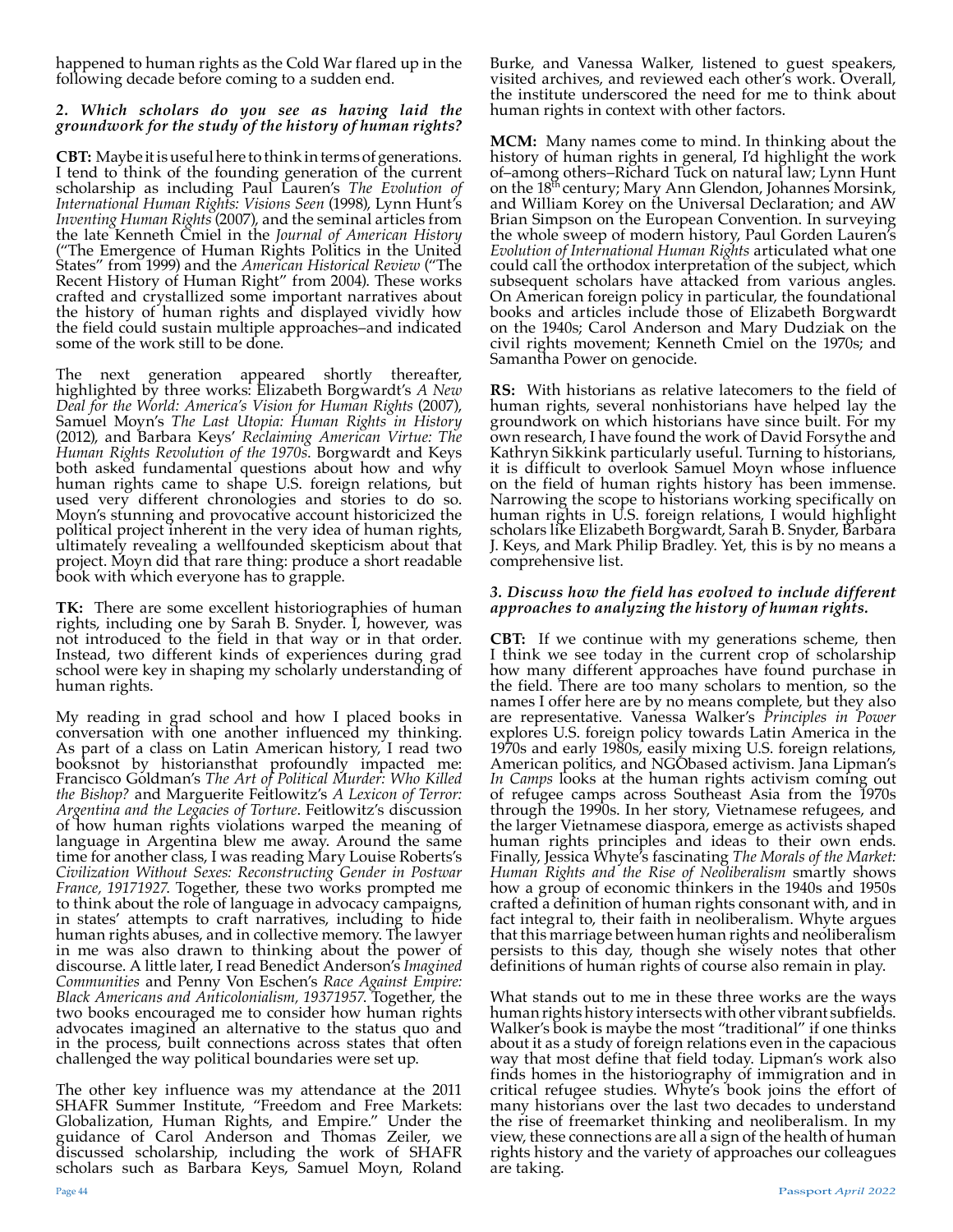**TK:** I do not see the field as developing in a straight line. If my experience is any indication, I would bet that scholars have come to the field in different ways. For example, many human rights historians focused on Latin America cite political scientists Margaret E. Keck and Kathryn Sikkink's 1998 book, *Activists Beyond Borders: Advocacy Networks in International Politics*. While working on my first project, I relied on sociologists Christian Smith's *Resisting Reagan: The U.S. Central America Peace Movement* and Sharon Nepstad's *Convictions of the Soul: Religion, Culture, and Agency in the Central America Solidarity Movement* and anthropologist Lesley Gill's *The School of the Americas: Military Training and Political Violence in the Americas*.

I see some big questions that many works have addressed. These include when did human rights become an important or influential force in international relations? When and where were there human rights campaigns? What counts as "human rights?" What is the difference between civil rights and human rights? How did individuals or groups advocate for human rights? In analyzing these questions, scholars have taken different approaches, and what I am listing here is by no means exhaustive. Some scholars have focused on the relationship between civil rights and human rights in the United States and how and why U.S. discourse often separates the two (Carol Anderson, Mary Duziak); the relationship between women's rights and human rights (Emily Rosenberg, Kelly Shannon, Katherine Marino); human rights, international institutions, and law (Elizabeth Borgwardt); religious actors as human rights advocates (Lauren F. Turek, Michael J. Cangemi) or as working against others' human rights (Melanie McAlister in her most recent book); human rights as intellectual history (Samuel Moyn); how U.S. government actors engaged in human rights activism or responded to human rights abuses (Simon Stevens, Sarah B. Snyder, Rasmus Sinding Søndergaard); LGBTQ+ rights and human rights advocacy (Laura Belmonte); musicians as human rights advocates or music as a way to promote human rights (Alan McPherson, William Michael Schmidli); sports and human rights (Eric J. Morgan, Barbara Keys); how Americans understand human rights and how that shapes their response to abuses abroad (Mark Bradley); how Americans' understanding of what their nation should be influences human rights activism (Barbara Keys); advocating for human rights as they concern economics or through economic measures, such as boycotts (Tehila Sasson, Paul Adler); transnational activism (James N. Green, Roger Peace, William Michael Schmidli); organizations' efforts regarding human rights (Brian S. Mueller); the Helsinki effect and human rights in the former Soviet Union (Sarah B. Snyder, Robert Brier); human rights and self-determination (Bradley R. Simpson); the language of human rights (Patrick William Kelly); responses to human rights violations by the military (Brian Drohan); and transnational justice (Debbie Sharnak).

**MCM:** In the last decade or so, new analytical approaches and new methods have transformed the field. Revisionist works–above all, Samuel Moyn's *The Last Utopia*–challenged orthodox interpretations. Rather than telling a story of cumulative and inexorable progress towards stronger protections for basic freedoms, revisionists have emphasized discontinuities, false starts, and lost opportunities, raising questions about how and why the contemporary idea of human rights first emerged. Scholars are still working in both the orthodox and revisionist modes, but we may soon see attempts to produce a postrevisionist synthesis.

The field has also expanded to include a wider range of countries and actors. Older scholarship tends to focus on the transAtlantic liberal tradition, usually starting in the Enlightenment (sometimes with a nod to older ideas of

natural law) and culminating in the development of the United Nations, European Union, and their associated institutions, with a particular focus on the politicians, diplomats, and lawyers who negotiated the treaties and drafted the statutes. Of course, this story is essential to any understanding of global human rights, but historians have started to look beyond it. Their efforts have yielded important insights into the influence of civil society and nonstate actors; the ways that anticolonial activists harnessed Western ideas of human rights to fight for decolonization; and alternative human rights traditions, especially in the communist world and global south. For excellent examples of these new approaches, see the work of Jennifer Amos, Roland Burke, Cindy Ewing, Adom Getachew, Bonny Ibhawoh, Steven Jensen, Elizabeth Kerley, Ned RichardsonLittle, and Sarah Snyder–to name just a few.

**RS:** From an initial concern with determining the origins of human rights, the field has broadened considerably in its focus and approaches. This evolution has enriched the field by encompassing a wider set of actors, geographical regions, time periods, and a broader range of specific human rights to name but a few of the most obvious. Historians have also expanded the archival foundation of the field by, among other things, introducing nonU.S. archives that have helped improve our understanding of how U.S. human rights policy has been perceived from the outside.

## *4.What are some of the challenges faced by scholars working in the field?*

**CBT:** I'm going to come at this question from my own perspective, as someone thinkin g about human rights in the context of domestic politics and political culture. And here one of the challenges I face is the prevalence of "rights" talk among Americans throughout history. Think of the African American quest for "civil rights," or the movement for "gay rights," or President Roosevelt's 1944 "economic bill of rights," or the activism at the heart of the battle's for 'women's rights." Or even just the term "political rights," which is almost ubiquitious in U.S. history. The challenge is figuring out how–or if–these formulations of rights relate to, or are a part of, "human rights." In other words, what is the overlap between rights talk generally and human rights specifically in U.S. history? The answer, of course, lies in deeply contextualizing the individuals and organizations who use these terms and trying to understand the meaning of "human rights" in that same historical context. As we all know, all of this harder to do in practice than it sounds in theory!

**TK:** I see many challenges, but I will focus on two. First, for the historian studying human rights, it can be emotionally draining and fraught. Human rights history is often depressing. Even when advocates are successful in exposing harm and pushing for change, they are reacting to something horrible. I've had sleepless nights processing things I've read and I did not even live through the experience! Truthfully, for me, the work has become harder in the midst of COVID on an emotional level.

Second, I see challenges concerning resources and voice. More privileged scholars may have resources to travel to archives in other countries. Another issue is how scholars can be compassionate and mindful as they research other people's hardships. How might scholars have conversations about this and how might graduate students feel better prepared before they confront situations like this? In my research, there were situations in which people were willing to speak to me, but only off therecord. They worried about potential repercussions, including their safety. Some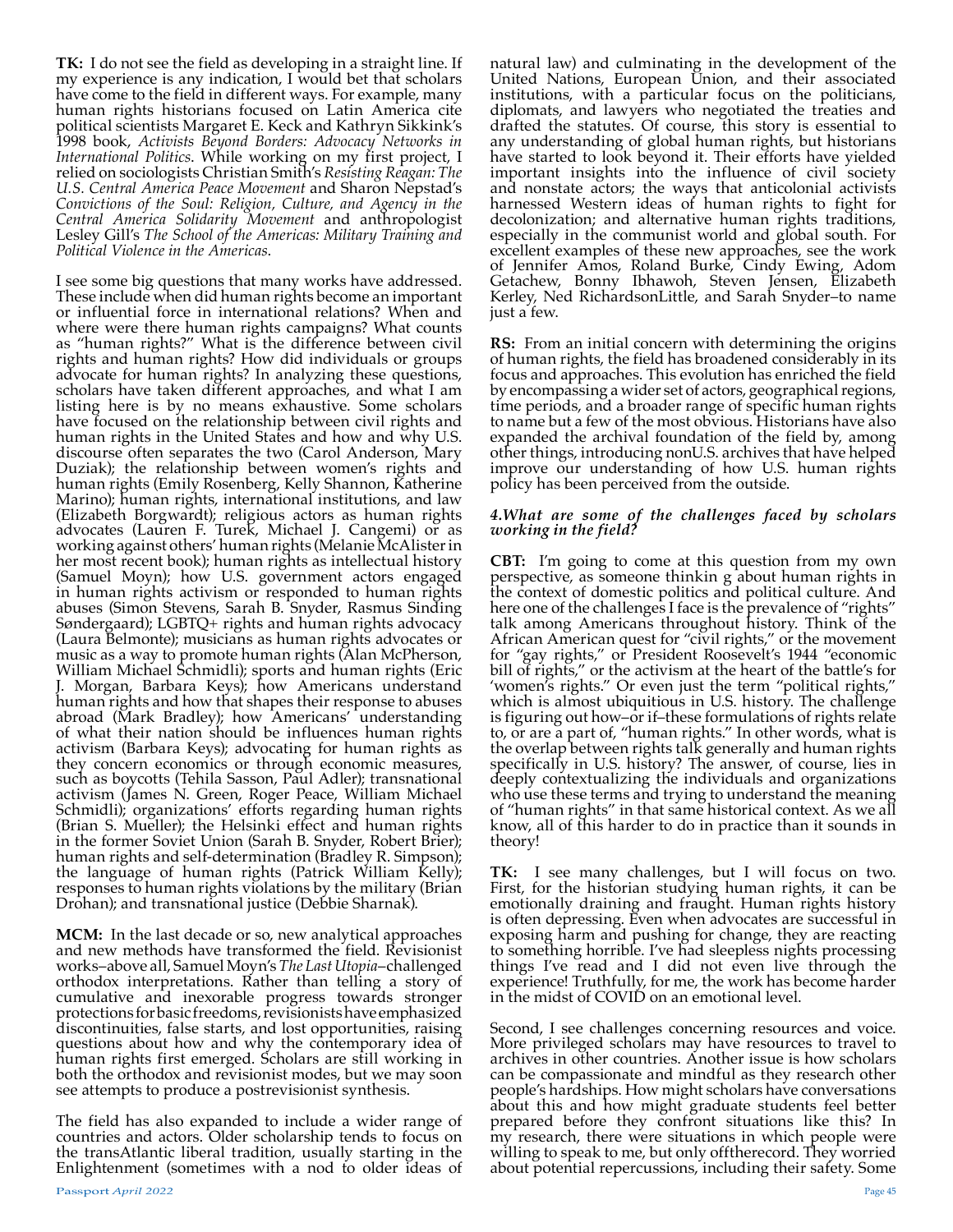were Central Americans, while others were U.S. and Irish citizens. I preserved their desire for anonymity. But I wonder, how much does the story become about the storyteller and not the person who lived it? Is it just replicating power dynamics that these human rights advocates fought against in the first place?

**MCM:** Human rights is a powerful but slippery concept, and it's connected to almost every field of inquiry. The first challenge is therefore conceptual: to pin down exactly what people meant when they talked about "human rights," and to illuminate their unspoken assumptions. In thinking about foreign relations, there's the additional challenge of distinguishing between the rhetoric of rights, the underlying concept, and specific policies. In many cases, decisionmakers used the same vocabulary to refer to different things, or they took refuge in ambiguity in order to paper over their disagreements. At the height of the Cold War, for instance, Soviet and American leaders could both insist that they remained committed to human rights, but they understood that term very differently.

The second challenge is disciplinary. The best books in the field bring together a range of different subjects, including diplomacy, law, and philosophy, and draw on insights from political history, intellectual history, cultural history, and social history. Finally, there's a geographic and linguistic challenge. The modern history of human rights– like modern international history in general–transcends national frontiers, so it's difficult to write about it from the perspective of a single country, even one as powerful as the United States.

**RS:** I would argue, that a key challenge is to determine what to include and what to leave out of the field of human rights history. Historians have done a remarkable job of unearthing the different vernaculars of human rights across time and space. However, there is always a risk of applying the human rights concept anachronistically when examining history through the prism of human rights from the vantage point of the present. While human rights language is ubiquitous today, this was not always the case, and some policy issues that are framed in human rights terms today were not necessarily so in the past. As the field continues to expand, it is worth considering what belongs under the human rights umbrella and what might better be examined through other frameworks or concepts.

Another crucial challenge is how to parse the motivations behind the adoption of human rights language by policymakers and other political actors. In other words, when are human rights invoked purely for political gain, when is the commitment sincere, and when might it be a mixture of both? A general challenge for any historian, the issue of motivations seems particularly challenging for historians of human rights because of the concept's malleability, which has seen it stretched and distorted in innumerable ways. Finally, on a more practical level, archival access remains a challenge for scholars working on human rights beyond the Cold War.

### *5. What are some of the significant questions in the field that you feel need to be addressed in greater detail or, alternatively, which questions need to be reconsidered by contemporary scholars?*

**CBT:** In general, I'm very happy with the state of the literature; my colleagues have taught me so much in recent years and on topics and events that I had not considered. I'm especially pleased with work that is taking the human rights history of Africa seriously, with work that is moving beyond the human rights "breakthrough" of the 1970s,

as one edited collection described it, and with work that is connecting various aspects of life in the U.S. to human rights history. One area/period that I suspect will be very fertile ground for historians of human rights in the coming years is the early 2000s. My sense is that two defining phenomena of that era–the War on Terror and the surging antinewcomer sentiment in American society (and accompanying government policies)–are related and, in fact, grew as they drew energy from each other. Human rights historians are especially wellplaced and trained to explore the links between these two important episodes.

**TK:** I wonder about so many questions. How did activists overlap in their campaigns and when were campaigns internally divided? (I am reminded of Robert Surbrug's *Beyond Vietnam*.) How did politicians attempt to divide advocates? How did race, class, and gender influence campaigns, as Judy TzuChun Wu analyzes in *Radicals on the Road*? When and how did movements for human rights outside the United States or movements to address U.S. violations of human rights abroad connect with movements to push for greater human rights inside the United States? What happens if the Universal Declaration of Human Rights is decentered as the focus of activism or understanding of human rights? Do only those who used the term "human rights" qualify as human rights advocates in the eyes of scholars? Where is the line between humanitarianism and human rights? Ever since I read Petra Goedde's *The Politics of Peace: A Global Cold War History*, I often think about how peace interacts with human rights. Where do antiwar advocates fit with human rights advocates, as Van E. Gosse's work always prompts me to consider? (With this barrage of questions, it is probably no surprise that my research tends to move in ten different directions simultaneously.)

**MCM:** The idea of human rights doesn't exist in a vacuum, and its relationship to other fundamental concepts–such as sovereignty, self-determination, and national security– has enormous consequences. When we talk about the rise of human rights in the late 20th century, we need to think about how they fit with the constellation of principles that define the global order. Since strengthening one of these principles sometimes requires sacrificing another, we should also consider which ideas lost ground as human rights advanced, and why. This approach would move beyond linear narratives of rise and fall, and instead give us a richer understanding of the shifting terrain of the whole international system, with human rights as just one component.

Historians could also move from the macro to the micro. Rather than charting the long trajectory of human rights over several decades, there's a need for a closer examination of the concept at specific moments in time. One could, for example, apply the methods of the Cambridge school to particular thinkers or documents, and situate them in their wider intellectual context. Which sources inspired them? What were they reacting against? How exactly did they understand the concept of a right, and where did it come from?

Finally, just as Isaiah Berlin emphasized the importance of the counterEnlightenment, historians could also think about the opponents and skeptics of human rights, including those who doubted the idea, and those who questioned its application in international affairs. Investigating these rival approaches (whether positivist, realist, fascist, or other) can give us a richer understanding of the concept itself.

**RS:** Despite a gradual expansion to examine a wider range of human rights, the cluster of economic, social, and cultural rights has received significantly less attention than civil and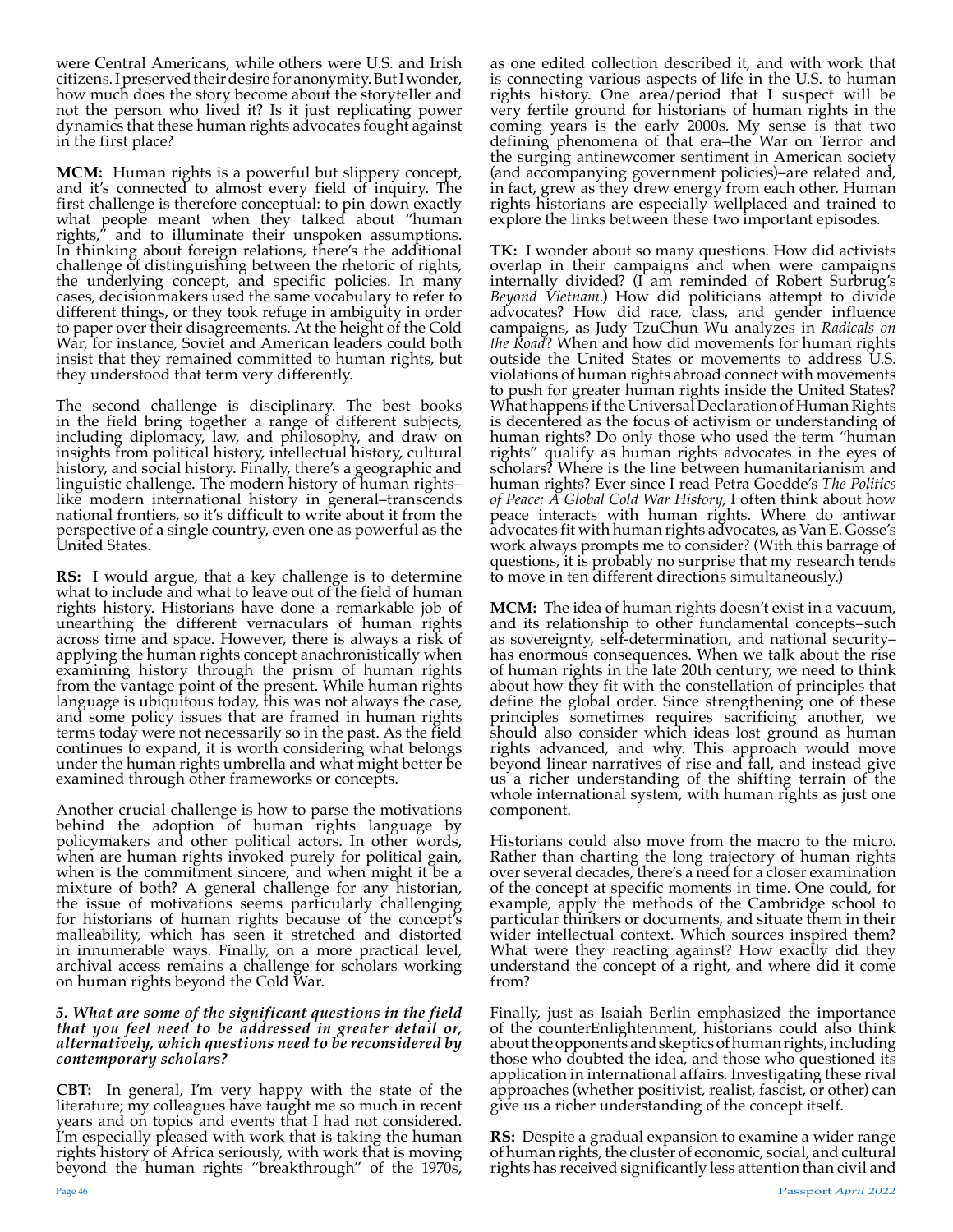political rights. As I have argued elsewhere, the deliberate downgrade of economic and social rights in U.S. foreign policy since the 1980s is a largely untold story that is worthy of further research. Relatedly, the link between human rights and neoliberalism has recently been the subject of growing scholarly attention but how this relationship has shaped U.S. foreign policy merits further consideration. Finally, more could be done to examine American attention to human rights through an 'intermestic approach' that acknowledges the interconnectedness of domestic politics and foreign policy. I sense that addressing these areas in greater detail would help us better understand the limitations and failures of U.S. human rights policy from the late Cold War to the present.

#### *6. For someone wanting to start out in the history of human rights, what 5-8 books do you consider to be of seminal importance–either the "best" or the most influential titles?*

**CBT:** The works I've mentioned already all fall into the "best" or influential categories. If someone was starting to read in the field I would encourage them to pair some of these works together: Moyn and Hunt; Borgwardt and Keys; Lipman and Walker. Such pairings reveal a more panoramic view of human rights history, but also–and this is more important, I think–the points of tension in the narratives that historians have crafted.

**TK:** There are so many great books. Instead, I'll mention different kinds of work that have helped me think about human rights. For someone new to human rights, I recommend starting with two edited volumes: *The Human Rights Revolution: An International History* and *The Routledge History of Human Rights*. Both will introduce the novice reader to different ways of doing human rights as well as to different scholars. The reader can then branch out from there.

One book I return to as a model for human rights scholarship and as a resource for teaching is Carol Anderson's *Eyes Off the Prize*. She explains how and why the NAACP narrowed its campaign from human rights to civil rights. The book underscores not only why civil rights and human rights are often separate conversations in the United States, but also how this division is often reflected in scholarship as well. Anderson highlights the need to consider how advocates fashion campaigns within a specific context and how these will not all be stories of triumph. You can never go wrong with a wellwritten book, and Anderson's unique writing style can be a great way for grad students to think about how to find their own voice in writing.

I also encourage someone new to human rights to consult primary sources. The Digital National Security Archives (DNSA) site, located at www.nsarchive.gwu.edu, contains many declassified documents that have human rights implications. SHAFRite Bradley Simpson, for example, was part of the National Security Archive's Indonesia/East Timor documentation project, which worked to declassify U.S. government documents concerning Indonesia and East Timor. The project aimed to foster efforts for greater transparency and accountability, especially regarding human rights abuses during Indonesian President Suharto's reign. Finally, I recommend reading firsthand accounts by survivors of human rights abuse and/or advocates for human rights.

**MCM:** Lauren's *Evolution of International Human Rights*  and Moyn's *Last Utopia* make a useful pair, because they epitomize two compelling but divergent approaches to the subject. Jan Eckel's *The Ambivalence of Good* offers an

uptodate synthesis of the global history of rights during the Cold War. Michael Barnett's *Empire of Humanity*  provides an excellent overview of the related but distinct idea of humanitarianism. Elizabeth Borgwardt's *A New Deal for the World* and Francine Hirsch's *Soviet Judgment at Nuremberg* examine American and Soviet ideas of human rights and crimes against humanity against the backdrop of the Second World War and its aftermath. Daniel J. Sargent's *A Superpower Transformed* analyzes the politics of human rights as one part of the broader challenge of globalization during the 1970s. Barbara J. Keys's *Reclaiming American Virtue* shows how human rights gained currency in American domestic politics during the same decade.

**RS:** This is a tough question because there are so many worthy candidates, as I am sure the responses by my fellow scholars will reveal. Having said that, I would highlight the following for the reasons listed in parentheses:

Samuel Moyn, *The Last Utopia* (An impressive and provocative book and certainly among the most influential in the field. A natural starting point.)

Jan Eckel, *The Ambivalence of Good* (For a comprehensive survey of human rights politics in the second half of the twentieth century and a synthesis of the existing scholarship.)

Barbara J. Keys, *Reclaiming American Virtue* (For the American rediscovery of human rights in the 1970s in the aftermath of Vietnam.)

Steven L.B. Jensen, *The Making of International Human Rights*  (For an account of the Global South's role in shaping human rights during decolonization in the 1960s.)

Sarah B. Snyder, *Human Rights Activism and the End of the Cold War* (For the role of human rights in ending the Cold War and the importance of transnational human rights activism.)

Lauren F. Turek, *To Bring the Good News to All Nations* (For the relationship between human rights and religion in American foreign relations.)

### *7.For someone wanting to teach a course on the history of human rights or add human rights to an existing course on U.S. foreign relations, what core readings and/or media would you suggest?*

**CBT:** My strategy for adding elements to a preexisting course, at least for the first time, is to use standalone articles or chapters so that I can mix in the new theme within the existing structure of the course and its narrative. With that strategy, I'd rely on two collections of essays that feature some of the best scholars working in this subfield: *The Breakthrough: Human Rights in the 1970s* (2015) and *The Human Rights Revolution: An International History* (2012). Another approach that demonstrates the stakes in both human rights history and contemporary human rights thinking is to pair Sam Moyn's latest work, *Humane: How the United States Abandoned Peace and Reinvented War*, with some of thoughtful and critically engaging reviews of the book that have come not only from historians but also journalists, lawyers, and human rights activists. The point is not to focus so much on the book, but on the lively conversation that ensued after its publication.

**TK:** There are a few approaches that have helped me to illustrate how activism works, how activists have engaged with Congress, and how U.S. foreign policy has impacted individuals. Because many of my students are savvy social media users, it can be difficult for them to understand and appreciate activism preinternet. Two articles that have sparked lively debates are Kenneth Cmiel's "The Emergence of Human Rights Politics in the United States" and Barbara